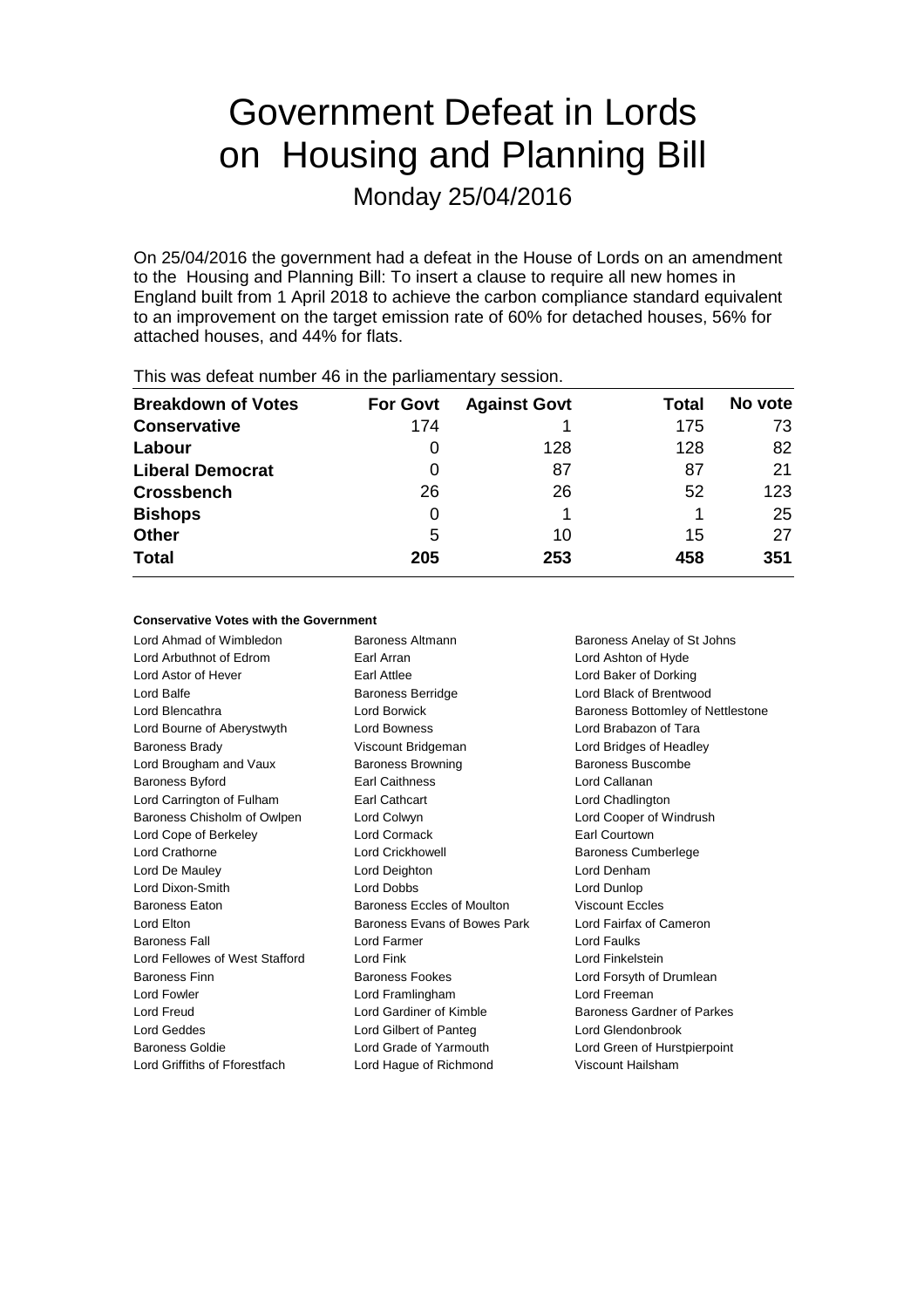Baroness Helic **Lord Higgins** Communications Baroness Hodgson of Abinger Lord Hodgson of Astley Abbotts Baroness Hooper Lord Horam Lord Howell of Guildford Lord Hunt of Wirral Lord James of Blackheath Baroness Jenkin of Kennington Lord Jopling Communication Lord Keen of Elie Lord King of Bridgwater Lord Kirkham Lord Lang of Monkton Lord Lansley Lord Lawson of Blaby Lord Leigh of Hurley Lord Lexden **Earl Lindsay** Early Lord Lingfield Earl Liverpool Marquess of Lothian Lord Lucas Lord Lupton Lord Lyell Lord MacGregor of Pulham Market Lord Marland Lord Marlesford Lord McColl of Dulwich Baroness McIntosh of Pickering Baroness Mobarik Baroness Morris of Bolton Lord Moynihan Lord Naseby Baroness Neville-Jones Baroness Neville-Rolfe Baroness Newlove Baroness Noakes Lord Northbrook **Lord O'Shaughnessy** Baroness O'Cathain Baroness Oppenheim-Barnes Lord Patten of Barnes Lord Patten Baroness Perry of Southwark Baroness Pidding Lord Popat Lord Porter of Spalding Lord Price Lord Prior of Brampton Baroness Rawlings **Baroness Redfern Baroness Redfern Lord Ribeiro** Viscount Ridley **Community** Lord Risby **Baroness Rock** Lord Sassoon **Baroness Scott of Bybrook** Baroness Seccombe Earl Selborne Lord Selkirk of Douglas Lord Selsdon Lord Sheikh Lord Sherbourne of Didsbury Lord Shinkwin Lord Skelmersdale **Lord Smith of Hindhead** Baroness Stedman-Scott Lord Sterling of Plaistow Baroness Stowell of Beeston Lord Strathclyde Baroness Stroud Lord Suri Lord Swinfen Lord Taylor of Holbeach Lord Tebbit Lord Trefgarne Viscount Trenchard Lord Trimble Lord True Lord Tugendhat Viscount Ullswater Baroness Verma Lord Wakeham Baroness Warsi Lord Wasserman Lord Wei **Duke of Wellington** Baroness Wheatcroft **Duke** of Wellington **Baroness** Wheatcroft Baroness Wilcox Lord Willetts Baroness Williams of Trafford

Lord Hamilton of Epsom Lord Harris of Peckham Lord Hayward Lord Young of Cookham Lord Young of Graffham Viscount Younger of Leckie

**Conservative Votes against the Government** Lord Tanlaw

#### **Labour Votes with the Government**

# **Labour Votes against the Government**

- 
- Lord Bassam of Brighton Lord Beecham Lord Berkeley Baroness Blackstone Baroness Blood Lord Boateng Lord Bradley **Lord Bragg Lord Bragg Lord Brookman** Lord Campbell-Savours Lord Carter of Coles Lord Cashman Lord Christopher Lord Clark of Windermere Lord Clarke of Hampstead Baroness Cohen of Pimlico **Lord Collins of Highbury** Baroness Corston Baroness Crawley **Lord Cunningham of Felling** Lord Davies of Stamford Lord Davies of Oldham Baroness Dean of Thornton-le-Fylde Lord Desai Baroness Donaghy Baroness Drake Lord Dubs Lord Elder **Baroness Farrington of Ribbleton** Lord Faulkner of Worcester Lord Foster of Bishop Auckland Baroness Gale Lord Giddens Lord Glasman **Baroness Golding Class Constructs** Lord Gordon of Strathblane Baroness Goudie **Baroness Gould of Potternewton** Lord Griffiths of Burry Port Lord Grocott Viscount Hanworth Lord Harris of Haringey Lord Harrison Lord Hart of Chilton Lord Haskel Lord Haworth **Baroness Hayter of Kentish Town** Baroness Healy of Primrose Hill
- Baroness Armstrong of Hill Top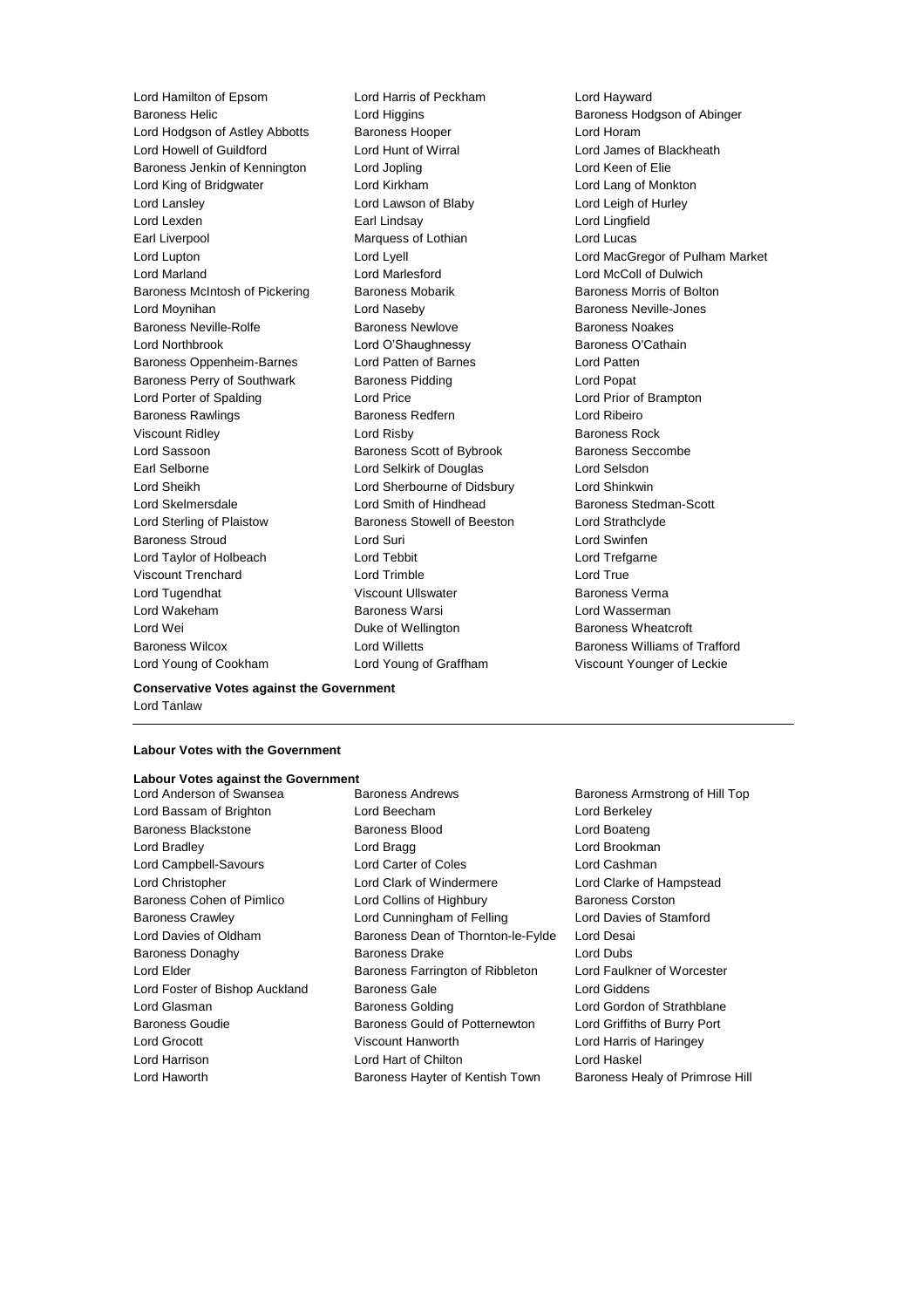Baroness Howells of St Davids Lord Hoyle Lord Hughes of Woodside Lord Hunt of Chesterton Lord Hunt of Kings Heath Lord Irvine of Lairg Baroness Jay of Paddington Baroness Jones of Whitchurch Lord Jones Lord Jordan **Lord Judd Baroness Kennedy of Cradley Lord Judd Baroness Kennedy of Cradley** Lord Kennedy of Southwark Baroness King of Bow Baroness Kinnock of Holyhead Lord Kirkhill **Lord Kirkhill** Lord Knight of Weymouth Baroness Lawrence of Clarendon Lord Layard **Lord Lea of Crondall Lord Lea of Crondall** Baroness Liddell of Coatdyke Lord Lipsey Baroness Lister of Burtersett Lord Livermore Lord MacKenzie of Culkein **Baroness McDonagh** Lord McFall of Alcluith Baroness McIntosh of Hudnall Lord Mitchell Lord Monks Lord Moonie **Baroness Morris of Yardley** Lord Morris of Aberavon Lord Morris of Handsworth Lord Murphy of Torfaen Baroness Nye Lord O'Neill of Clackmannan Lord Pendry Lord Ponsonby of Shulbrede Baroness Prosser Baroness Quin Baroness Ramsay of Cartvale Baroness Rebuck Lord Reid of Cardowan Lord Richard Lord Rooker Lord Rosser Lord Rowlands Baroness Royall of Blaisdon **Lord Sawyer Baroness Sherlock** Viscount Simon Baroness Smith of Gilmorehill Baroness Smith of Basildon Lord Snape Lord Soley Lord Stevenson of Balmacara Lord Stone of Blackheath Lord Taylor of Blackburn Lord Temple-Morris Baroness Thornton Lord Tomlinson Lord Touhig Lord Tunnicliffe **Baroness Wall of New Barnet** Lord Watson of Invergowrie Lord Watts Lord West of Spithead Baroness Wheeler Baroness Whitaker Lord Whitty Lord Williams of Elvel Lord Woolmer of Leeds Lord Young of Norwood Green

Baroness Henig Baroness Hollis of Heigham Lord Howarth of Newport

## **Liberal Democrat Votes with the Government**

**Liberal Democrat Votes against the Government** Lord Addington **Lord Allan of Hallam** Baroness Bakewell of Hardington

Baroness Barker Lord Beith Baroness Benjamin Baroness Bowles of Berkhamsted Lord Bradshaw Baroness Brinton Lord Bruce of Bennachie **Baroness Burt of Solihull** Lord Campbell of Pittenweem Lord Clement-Jones Lord Cotter Lord Dholakia Baroness Doocey **Lord Fearn** Baroness Featherstone Lord Foster of Bath **Lord Fox** Lord Fox **Baroness Garden of Frognal** Lord German Earl Glasgow Lord Goddard of Stockport Baroness Grender Baroness Hamwee Baroness Harris of Richmond Baroness Humphreys Lord Hussain Baroness Hussein-Ece Baroness Janke Baroness Jolly Lord Jones of Cheltenham Lord Kirkwood of Kirkhope Baroness Kramer Lord Lee of Trafford Lord Lester of Herne Hill **Lord Loomba** Lord Loomba Baroness Ludford Lord Maclennan of Rogart Baroness Maddock Baroness Manzoor Lord Newby Baroness Nicholson of Winterbourne Baroness Northover Lord Oates Lord Paddick Lord Palmer of Childs Hill Baroness Parminter Lord Purvis of Tweed Baroness Randerson Lord Razzall Lord Redesdale Lord Rennard Lord Scriven **Lord Sharkey Baroness Sharp of Guildford Lord Sharkey Baroness Sharp of Guildford** Baroness Sheehan Lord Shipley Lord Shutt of Greetland Baroness Smith of Newnham Lord Smith of Clifton Lord Steel of Aikwood Lord Stoneham of Droxford Lord Storey Lord Strasburger Lord Stunell Baroness Suttie Lord Taverne

Mandeville Lord Marks of Henley-on-Thames Lord McNally **Baroness Miller of Chilthorne Domer** Lord Roberts of Llandudno Lord Rodgers of Quarry Bank Baroness Scott of Needham Market